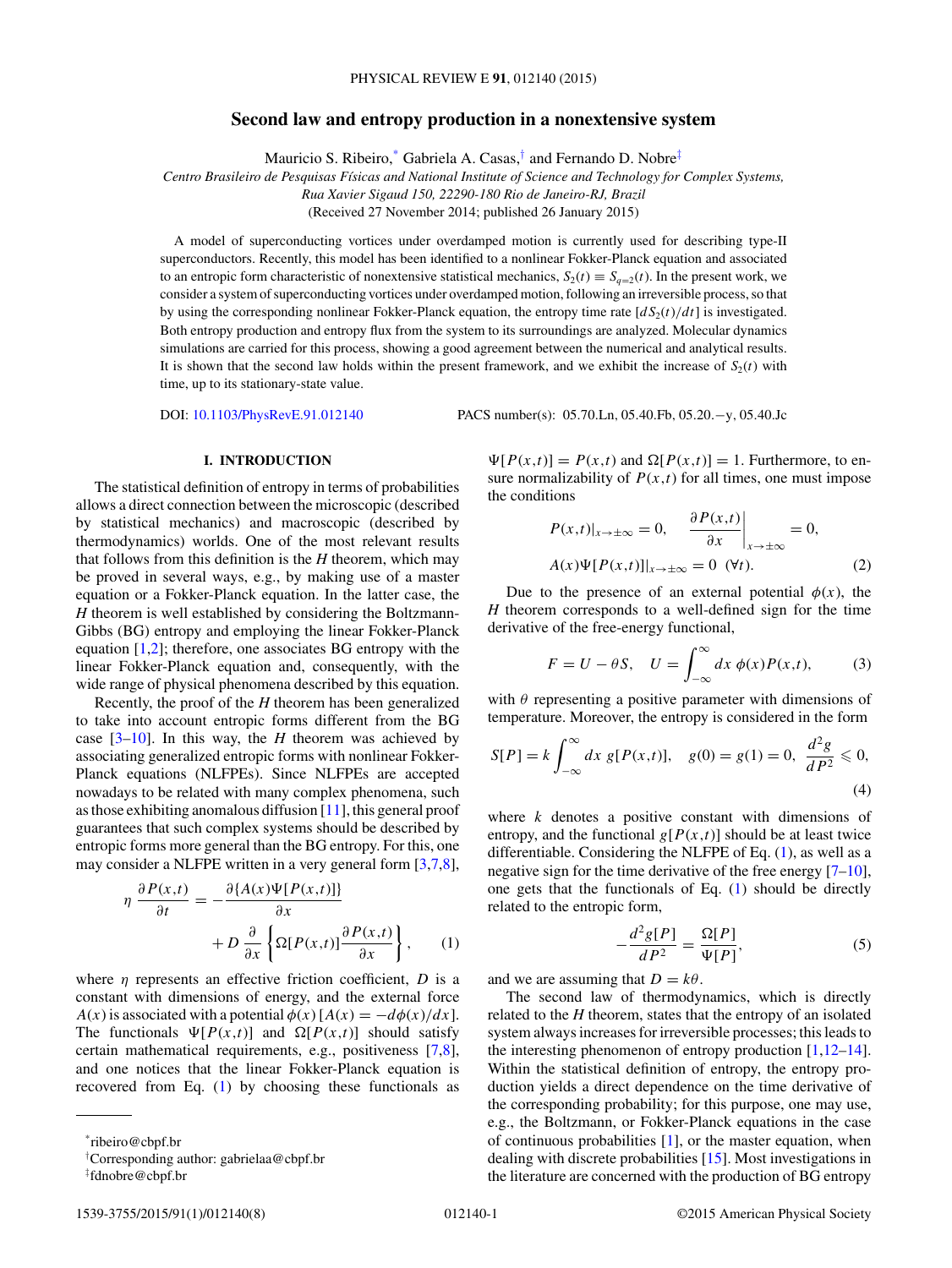<span id="page-1-0"></span>(see, e.g., Refs. [\[1,15–17\]](#page-6-0)), and so one makes use either of the standard master equation or the linear Fokker-Planck equation.

Within the framework of generalized entropies, the phenomenon of entropy production has been rarely studied in the previous literature (see, e.g., Refs. [\[18–22\]](#page-6-0) for exceptions). Recently, the formalism was extended to general entropic forms for continuous probabilities [making use of the NLFPE in Eq.  $(1)$ ]  $[21]$ , as well as for discrete probabilities (using a generalized master equation) [\[22\]](#page-6-0). In the former case, it became convenient to express Eq. [\(1\)](#page-0-0) as a continuity equation,

$$
\frac{\partial P(x,t)}{\partial t} = -\frac{\partial J(x,t)}{\partial x},
$$

$$
J(x,t) = \frac{1}{\eta} \left\{ A(x)\Psi[P] - D\Omega[P] \left[ \frac{\partial P(x,t)}{\partial x} \right] \right\}. \tag{6}
$$

Then, one may write the entropy time rate in the form [\[1,12–14\]](#page-6-0)

$$
\frac{d}{dt}S[P] = \Pi - \Phi,\tag{7}
$$

where one identifies the entropy production  $\Pi$  and entropy flux  $\Phi$  contributions. These two concepts were extended for the general entropic form defined in Eq.  $(4)$  [\[21\]](#page-6-0) by considering its associated NLFPE in Eq. [\(1\)](#page-0-0); the flux, representing the exchanges of entropy between the system and its neighborhood, is given by

$$
\Phi = \frac{k}{D} \int_{-\infty}^{+\infty} dx A(x) J(x,t), \tag{8}
$$

whereas the entropy-production contribution is given by

$$
\Pi = \frac{k\eta}{D} \int_{-\infty}^{+\infty} dx \frac{\{J(x,t)\}^2}{\Psi[P]}.
$$
 (9)

Since *k*, *η*, *D*, and  $\Psi[P(x,t)]$  were all defined previously as positive quantities, one obtains the desirable result  $\Pi \geq 0$ . Furthermore, when  $A(x) = 0$ , one has that  $\Phi = 0$ , representing a situation where there is no entropy flux between the system and its neighborhood; the stationary state, defined by  $J(x,t) = 0$ , yields  $\Phi = \Pi = 0$ .

The purpose of the present work is to investigate the quantities defined in Eqs.  $(8)$  and  $(9)$  for a system of superconducting vortices following an irreversible process, described by a NLFPE of the form of Eq.  $(1)$ . In the next section, we define the model, its corresponding NLFPE, and the associated entropy  $S_2(t)$ , characteristic of nonextensive statistical mechanics. In Sec. [III,](#page-2-0) we present data from molecular dynamics simulations, exhibiting the good agreement with analytical results, for both entropy production and entropy flux. Moreover, it is shown that the second law holds within the present framework, through an increase of  $S_2(t)$  with time, up to its stationary-state value. Finally, in Sec. [IV,](#page-6-0) we present our conclusions.

### **II. THE PHYSICAL SYSTEM AND ITS ASSOCIATED ENTROPY**

Herein we will investigate the phenomenon of entropy production for a system of interacting vortices under overdamped motion. This system has been currently used in the literature to model flux lines in disordered type-II superconductors (see,

e.g., Refs. [\[23](#page-6-0)[–29\]](#page-7-0)); the equation of motion of a flux line *i* under overdamped motion [i.e., with  $(d\mathbf{v}_i/dt) = 0$ ], in a medium with an effective friction coefficient  $\eta$ , is given by

$$
\eta \mathbf{v}_i = \mathbf{F}_i^{\text{pp}} + \mathbf{F}_i^{\text{ext}} \quad (i = 1, 2, \cdots, N). \tag{10}
$$

In the equation above,  $\mathbf{v}_i$  represents the velocity, whereas the terms on the right-hand side depict the forces acting on flux line *i*. The particle-particle interactions  $\mathbf{F}_i^{\text{pp}}$  denote contributions from other vortices, whereas  $\mathbf{F}_i^{\text{ext}}$  represents an external force acting on vortex *i*. The vortex-vortex interactions are repulsive and radially symmetric, being expressed as [\[23,](#page-6-0)[28,29\]](#page-7-0)

$$
\mathbf{F}_i^{\text{pp}} = \frac{f_0}{2} \sum_{j \neq i} K_1(r_{ij}/\lambda) \, \hat{\mathbf{r}}_{ij},\tag{11}
$$

where  $r_{ij} = |\mathbf{r}_i - \mathbf{r}_j|$  stands for the distance between vortices *i* and *j*, and  $\hat{\mathbf{r}}_{ij} = (\mathbf{r}_i - \mathbf{r}_j)/r_{ij}$  is a vector defined along the axis joining them. Moreover,  $K_1$  represents a modified Bessel function of the second kind of order one and  $f_0$  is a positive constant. These interactions are defined in terms of a characteristic length scale *λ*, known as the London penetration length; other linear measures of this system are expressed in units of  $\lambda$ . The external forces  $\mathbf{F}_i^{\text{ext}}$  are associated to a confining type of potential, so that the system can reach a stationary state after a sufficiently long time. Herein this problem will be considered in a two-dimensional box of dimensions  $L<sub>x</sub>$  and  $L<sub>v</sub>$ , as carried in previous numerical simulations [ $30-32$ ].

For an external force in the *x* direction,  $\mathbf{F}^{\text{ext}} = -A(x)\hat{\mathbf{x}}$ , a coarse-graining procedure in Eq. (10) leads to the following NLFPE [\[29–31\]](#page-7-0):

$$
\eta \frac{\partial P(x,t)}{\partial t} = -\frac{\partial [A(x)P(x,t)]}{\partial x} + 2D \frac{\partial}{\partial x} \left\{ [\lambda P(x,t)] \frac{\partial P(x,t)}{\partial x} \right\}, \quad (12)
$$

where  $D = N \pi f_0 \lambda^2 / L_y$ . It should be mentioned that this equation represents a particular case of the NLFPE usually considered in nonextensive statistical mechanics [\[33\]](#page-7-0). The time-dependent solution of this NLFPE is known for an initial condition  $P(x,0) = \delta(x)$  and a harmonic external force  $A(x) = -\alpha x \ (\alpha > 0),$ 

$$
P(x,t) = B(t)[1 - \beta(t)x^2]_+, \tag{13}
$$

where  $[y]_+ = y$ , for  $y > 0$ , and zero otherwise, and the timedependent coefficients  $B(t)$  and  $\beta(t)$  are related to each other in order to preserve the normalization of  $P(x,t)$  for all times *t* [\[34,35\]](#page-7-0). One should notice that the distribution in Eq. (13) presents a compact support in the interval  $[-\bar{x}(t), \bar{x}(t)]$ , where  $\bar{x}(t) = \beta^{-1/2}(t)$ , being identified with a *q*-Gaussian distribution of nonextensive statistical mechanics with  $q = 0$ [\[33,36\]](#page-7-0).

Following Eqs. [\(3\)](#page-0-0)–[\(5\)](#page-0-0), in order to satisfy the *H* theorem, the entropy associated with the NLFPE of Eq. (12) should be given by  $[30-32]$ 

$$
S_2(t) = k \left\{ 1 - \lambda \int_{-\bar{x}(t)}^{\bar{x}(t)} dx \left[ P(x,t) \right]^2 \right\}.
$$
 (14)

Moreover, throughout the proof of the *H* theorem, one identifies the parameter  $\theta$ , introduced in Eq. [\(3\)](#page-0-0), with the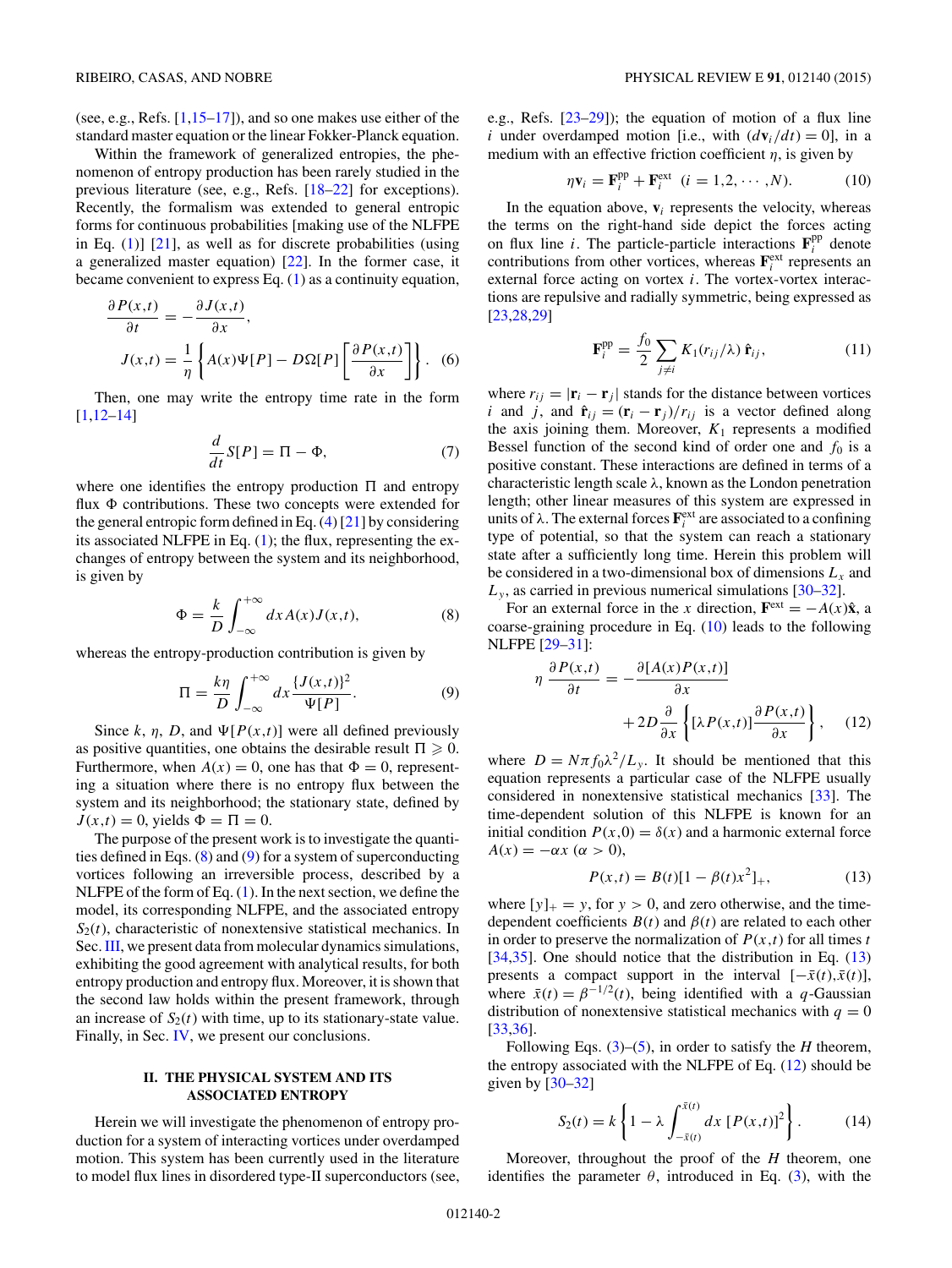<span id="page-2-0"></span>diffusion coefficient  $D$  of Eq.  $(12)$  by means of

$$
k\theta \equiv D = \frac{N\pi f_0 \lambda^2}{L_y} = n\pi f_0 \lambda^2.
$$
 (15)

The quantity  $k\theta$  presents dimension of energy and is directly related to the density  $n = N/L<sub>y</sub>$ , as well as to the interactions among vortices, being always positive. According to recent advances in experimental techniques, the density of vortices became a controllable quantity  $[24-27]$  $[24-27]$ , leading to the desirable possibility of varying *θ*. The analysis of Ref. [\[37\]](#page-7-0) has shown that values of  $\theta$  in type-II superconductors are much higher than typical room temperatures ( $\theta \gg T$ ), so that the thermal noise can be neglected as a good approximation ( $T/\theta \simeq 0$ ). In this case, certain thermodynamic properties, such as entropy and specific heat, become negligible within BG statistical mechanics; however, a curious situation concerning the third law of thermodynamics was verified in Ref. [\[30\]](#page-7-0), where  $S_{BG} \rightarrow 0$ , keeping the generalized entropic form  $S_2 > 0$ , as  $T \rightarrow 0$ .

Motivated by this, some stationary-state properties, related to the entropy  $S_2$  and the internal energy in Eq.  $(3)$ , were investigated for varying  $\theta$  [\[37\]](#page-7-0) by neglecting thermal noise. Moreover, by defining appropriately physical transformations, a Carnot cycle was constructed in Ref. [\[38\]](#page-7-0), leading to an expression for its efficiency similar to the one of standard thermodynamics. These investigations have shown that *θ* plays a role in the present problem, analogous to the one of absolute temperature *T* in standard thermodynamics. Herein, we will investigate time-dependent properties, namely, the entropy production and flux associated with the entropic form  $S_2(t)$ , for different values of the parameter  $D$  of Eq. (15) by neglecting thermal noise.

In order to analyze the production of entropy  $S_2(t)$ , one needs to define a irreversible process associated with the above-defined physical system. For comparing analytical and numerical results, we will consider in the simulations an initial condition close to the one used for solving Eq. [\(12\)](#page-1-0), which led to the solution in Eq.  $(13)$ . The irreversible process investigated herein is shown in Fig. 1, and it consists of an expansion of the vortices across the rectangular box of linear sizes  $L_x$  and  $L_y$ . At time  $t = 0$ , the particles are packed around  $x = 0$  (no excluded volume is considered), yielding strong repulsive interactions, in such a way that the particles move away very rapidly from the central region of the box. At larger times, the confining harmonic potential starts acting significantly so that the particles slow down, and for sufficiently long times, the repulsive and confining forces equilibrate, leading to an stationary state. During the expansion, one expects that  $\Pi > 0$  and  $\Phi \neq 0$ , whereas  $\Pi, \Phi \rightarrow 0$  as one approaches the stationary state. In the next section, we present data from molecular dynamics simulations, comparing them with results derived from the analytical solution of the associated NLFPE of Eq. [\(12\)](#page-1-0).

#### **III. ENTROPY PRODUCTION AND ENTROPY FLUX FOR VORTICES**

By comparing Eqs.  $(1)$  and  $(12)$ , one obtains, for the present case,

$$
\Psi[P(x,t)] = P(x,t), \ \Omega[P(x,t)] = 2\lambda P(x,t), \tag{16}
$$



FIG. 1. The irreversible process investigated herein consists of an expansion of the vortices across the two-dimensional box; at time  $t = 0$ , the particles are packed around  $x = 0$  (no excluded volume is considered) and the repulsive interactions dominate, in such a way that the particles move away very rapidly from the central region. At larger times, the confining harmonic potential starts acting significantly, so that the particles slow down, and for sufficiently long times the repulsive and confining forces equilibrate, leading to an stationary state. Several snapshots are presented, exhibiting the particle positions on typical times *t*, for a single sample of  $N = 1000$  particles. In each snapshot, the horizontal and vertical axes  $(x/\lambda)$  and  $y/\lambda$ , respectively) show the relevant part of a box of sizes  $L_x = 280\lambda$  and  $L_y = 20\lambda$ . At  $t = 5$ , one has a state very close to the initial distribution, whereas the stationary state is essentially reached for  $t = 1200$ . The confining potential used was such that  $\alpha = 10^{-3} f_0 / \lambda$ . The time is dimensionless, measured in terms of the molecular dynamics time step *δt*, as described in the text.

so that the NLFPE of Eq. [\(12\)](#page-1-0) may be written in the form of Eq. [\(6\)](#page-1-0), with the probability current

$$
J(x,t) = \frac{1}{\eta} \left\{ A(x)P(x,t) - 2\lambda DP(x,t) \left[ \frac{\partial P(x,t)}{\partial x} \right] \right\}.
$$
 (17)

It is important to notice that the solution in Eq.  $(13)$ presents a compact support, being nonzero inside the interval  $[-\bar{x}(t), \bar{x}(t)]$ , and zero otherwise. Moreover, the timedependent parameters  $\bar{x}(t)$ ,  $B(t)$ , and  $\beta(t)$  are not all independent. Indeed, imposing  $P[\bar{x}(t), t] = 0$  yields  $\bar{x}(t) = \beta^{-1/2}(t)$ , and in order to guarantee normalization for all times, the parameters  $B(t)$  and  $\beta(t)$  should be related by [\[34,35\]](#page-7-0)

$$
\frac{\beta(t)}{\beta(t_0)} = \left[\frac{B(t)}{B(t_0)}\right]^2,\tag{18}
$$

where  $t_0$  represents a reference time. For the distribution in Eq. [\(13\)](#page-1-0), one obtains [\[31\]](#page-7-0)

$$
B(t) = B(t_0)(K_2)^{1/3}[1 + (K_2 - 1) \exp(-3\alpha t)]^{-1/3}, \quad (19)
$$

$$
\beta(t) = \beta(t_0)(K_2)^{2/3} [1 + (K_2 - 1) \exp(-3\alpha t)]^{-2/3}, \quad (20)
$$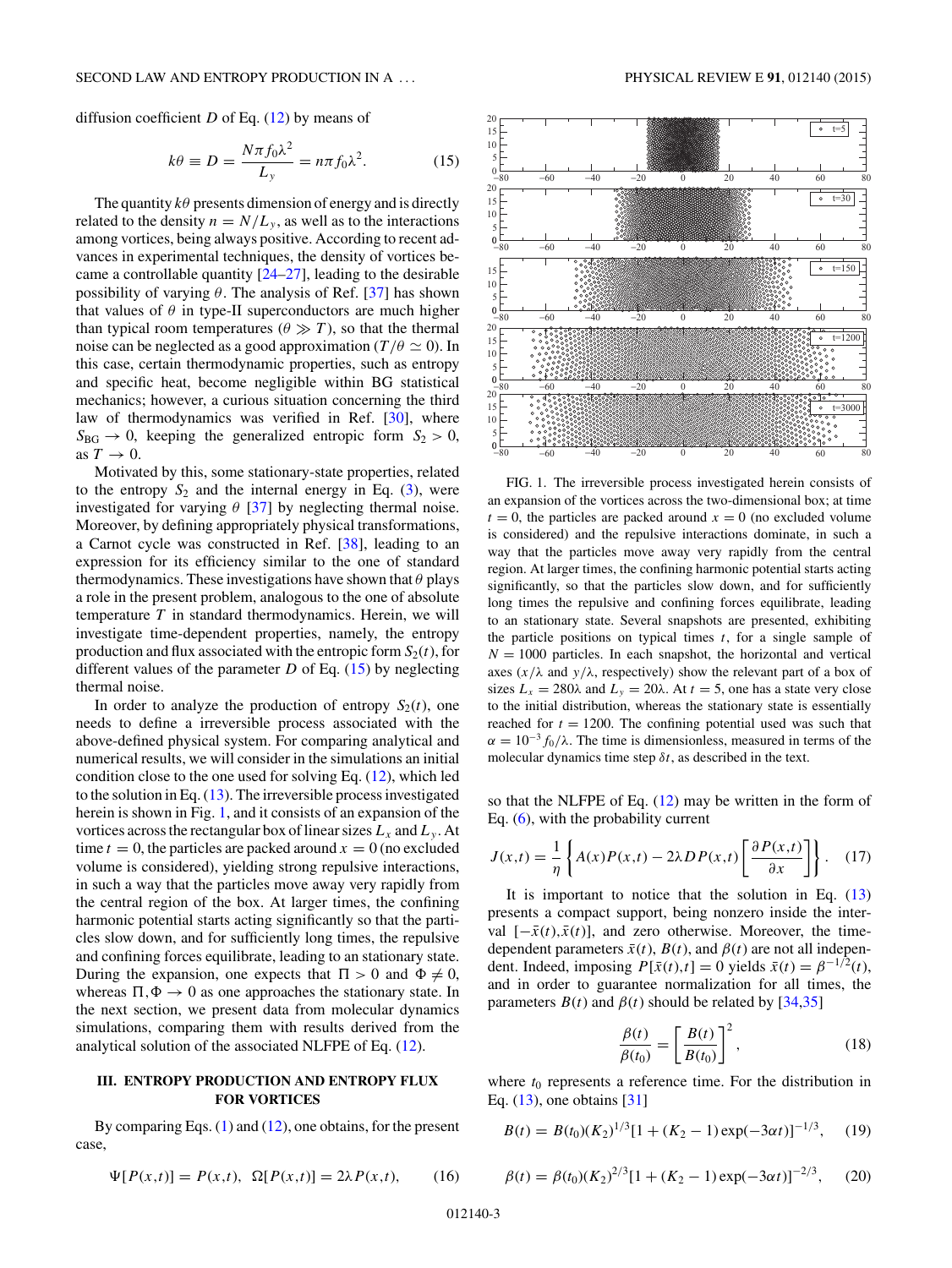$$
K_2 = \frac{\alpha}{4D\lambda\beta(t_0)B(t_0)}.\tag{21}
$$

<span id="page-3-0"></span>Hence, for given values of  $\alpha$ , *D*,  $B(t_0)$ , and  $\beta(t_0)$ , one may use Eqs.  $(19)$ – $(21)$  to obtain the time-dependent parameters  $B(t)$ ,  $\beta(t)$ , and, consequently,  $\bar{x}(t)$ .

Considering the results above, the boundary conditions of Eq. [\(2\)](#page-0-0) yield

$$
P(x,t)|_{x=\pm\overline{x}} = 0, \quad \frac{\partial P(x,t)}{\partial x}\Big|_{x=\pm\overline{x}} = \mp 2B(t)\beta(t)\overline{x}(t),
$$
  

$$
A(x)P(x,t)|_{x=\pm\overline{x}} = 0, \quad J(x,t)|_{x=\pm\overline{x}} = 0 \quad (\forall t). \tag{22}
$$

Therefore, one can calculate all of the relevant quantities above analytically, which by using that  $\bar{x}(t) = \beta^{-1/2}(t)$ , their time dependence appears through the parameters  $B(t)$  and  $\beta(t)$  of Eqs.  $(19)$ – $(21)$ . One gets

$$
\frac{S_2(t)}{k} = 1 - \frac{16}{15} \lambda B^2(t) \beta^{-1/2}(t),\tag{23}
$$

$$
\eta J(x,t) = B(t)[x - \beta(t)x^3][4\lambda DB(t)\beta(t) - \alpha], \quad (24)
$$

$$
\Phi(t) = \frac{4}{15} \frac{k \alpha B(t)}{\eta D \beta^{3/2}(t)} \left[ \alpha - 4\lambda D B(t) \beta(t) \right], \qquad (25)
$$

$$
\Pi(t) = \frac{4}{15} \frac{k B(t)}{\eta D \beta^{3/2}(t)} \left[ \alpha - 4\lambda D B(t) \beta(t) \right]^2, \qquad (26)
$$

leading to

$$
\frac{dS_2(t)}{dt} = \Pi(t) - \Phi(t) = \frac{16 k\lambda B^2(t)}{15 \eta \sqrt{\beta(t)}} \left[ 4\lambda DB(t)\beta(t) - \alpha \right].
$$
\n(27)

From Eqs. [\(19\)](#page-2-0)–(21), one verifies that  $B(t), \beta(t) \ge 0$ with  $4\lambda DB(t)\beta(t) \ge \alpha$ , leading to  $\Phi(t) \le 0$ ,  $\Pi(t) \ge 0$ , and  $[dS_2(t)/dt] \ge 0$  in the equations above. Hence, the stationary state is attained in the limit  $4\lambda DB(t)\beta(t) \rightarrow \alpha$ , where the quantities of Eqs.  $(24)$ – $(27)$  all vanish. In these quantities, one sees clearly a competition between the time-dependent term multiplied by the diffusion constant *D* and the constant *α* associated with the harmonic confining potential. Along the whole time evolution, the former contribution is stronger, approaching a constant value that is precisely *α* at the stationary state. Moreover, considering this limit, in addition to the choice for the initial values  $[B^2(t_0)/\beta(t_0)] = (3/4)^2$ , one obtains the stationary-state entropy [\[37–39\]](#page-7-0)

$$
\frac{S_2^{\text{(stat)}}}{k} = 1 - \frac{3^{2/3}}{5} \left( \frac{\alpha \lambda^2}{k \theta} \right)^{1/3}.
$$
 (28)

For numerical purposes, we replace the initial condition,  $P(x,0) = \delta(x)$ , by a narrow uniform distribution, considering all particles spread throughout a small region around  $x = 0$  at  $t = 0$ ; this avoids numerical difficulties caused by interacting vortices separated by very small distances. The particular choice of the parameter  $\alpha$  is directly associated with the time taken by the system to reach its stationary state; as will be seen next, the qualitative physical behavior of the quantities above is unaltered by this choice. However, the choice of *D* is related to the linear density of particles,  $n = N/L<sub>v</sub>$ , as defined in Eq. [\(15\)](#page-2-0). In the numerical simulations that follow, we have used two different choices for the confining constant *α*, namely,  $\alpha = 10^{-3} f_0/\lambda$  (associated with a larger time for reaching the stationary state) and  $\alpha = 10^{-2} f_0 / \lambda$  (associated with a shorter time for reaching the stationary state). Using Eq.  $(15)$ , the quantity  $2D\lambda$  that appears in the NLFPE of Eq. [\(12\)](#page-1-0), as well as in Eq. [\(17\)](#page-2-0), is given by  $2D\lambda = n(2\pi f_0\lambda^3)$ , which, in principle, may differ from the numerical estimate. In fact, in order to fit the theoretical results with the numerical ones, we have used  $2D\lambda = n[(5.87 \pm 0.02) f_0 \lambda^3]$ , where the error bars come from the best least-squares fits of the theoretical curves. Such a disagreement between analytical and numerical estimates (leading to a relative discrepancy around 7%) is a direct consequence of the coarse-graining approximation carried for obtaining the NLFPE of Eq. [\(12\)](#page-1-0) [\[30,31\]](#page-7-0). We simulated systems with three different values for the total number of particles, namely,  $N = 4000, 2000$ , and 1000. The particles were confined in a two-dimensional box of sizes  $L_x = 280\lambda$ and  $L_y = 20\lambda$ , with periodic boundary conditions in the *y* direction. These choices lead to three distinct linear density of vortices,  $n = (200/\lambda), (100/\lambda),$  and  $(50/\lambda)$ , respectively, and, consequently, three different values of the parameter *D*.

In Fig. [2,](#page-4-0) we present the time behavior of the parameters *B*(*t*) [Fig. [2\(a\)\]](#page-4-0) and *β*(*t*) [Fig. [2\(b\)\]](#page-4-0) of the distribution in Eq. [\(13\)](#page-1-0) in a linear-log representation. The symbols are numerical data, whereas the full lines correspond to the analytical results. In each case, two choices for the confining constant were employed, namely,  $\alpha = 10^{-3} f_0/\lambda$  and  $\alpha = 10^{-2} f_0/\lambda$  (in the respective insets). The number of particles considered was  $N = 4000$ , leading to a linear density of particles  $n = (200/\lambda)$ . One sees that the higher value of *α* yields a much faster approach to the stationary state, although the qualitative time behavior of the parameters does not change.

The probability current  $J(x,t)$  of Eq. [\(17\)](#page-2-0) [or, equivalently, Eq. (24)] is represented versus the position in Fig. [3.](#page-4-0) Usually, this quantity presents dimensions  $[time]^{-1}$ , and since herein time is dimensionless (measured in terms of the molecular dynamics time step  $\delta t$ ),  $J(x,t)$  is dimensionless. In Fig. [3\(a\),](#page-4-0) we represent  $J(x,t)$  versus  $x/\lambda$  for typical times of the evolution. One sees that the probability current is zero for  $x = 0$ , since  $A(x)|_{x=0} = 0$ , as well as  $[\partial P(x, t)/\partial x]|_{x=0} = 0$ ; in addition to this, the boundary conditions of Eq.  $(22)$ also give  $J(x,t)|_{x=\pm\overline{x}} = 0$  ( $\forall t$ ). Furthermore, the symmetry  $J(-x,t) = -J(x,t)$  ( $\forall t$ ) is seen clearly in Fig. [3\(a\).](#page-4-0) The absolute value of the probability current,  $|J(x,t)|$ , presents more significant values for shorter times when the probability distribution is changing more rapidly, becoming smaller as time increases, in such a way that  $|J(x,t)| \to 0$  for sufficiently large times. Interestingly, there is always a value of  $|x/\lambda|$ for which  $|J(x,t)|$  becomes maximum. The dimensionless quantities  $[J(x,t)/J^*(t)]$  versus  $[x/\bar{x}(t)]$  are presented in Fig.  $3(b)$ , where  $J^*(t)$  is calculated as the maximum value of  $J(x,t)$ , for each time *t*. For the variables used in Fig.  $3(b)$ , data from distinct times collapse into a single universal curve, such that one has a maximum of  $|J(x,t)/J^*(t)|$ for  $|x/\overline{x}(t)| \approx 0.6$ . Therefore, one has a situation where  $[\partial J(x,t)/\partial x]|_{|x/\overline{x}(t)|\approx 0.6}$  = 0 (∀*t*), for which the distribution of Eq. [\(13\)](#page-1-0) becomes  $P(x,t) \approx 0.64B(t)$ . It should be mentioned that this represents a physical situation distinct from the stationary state, since the probability distribution presents a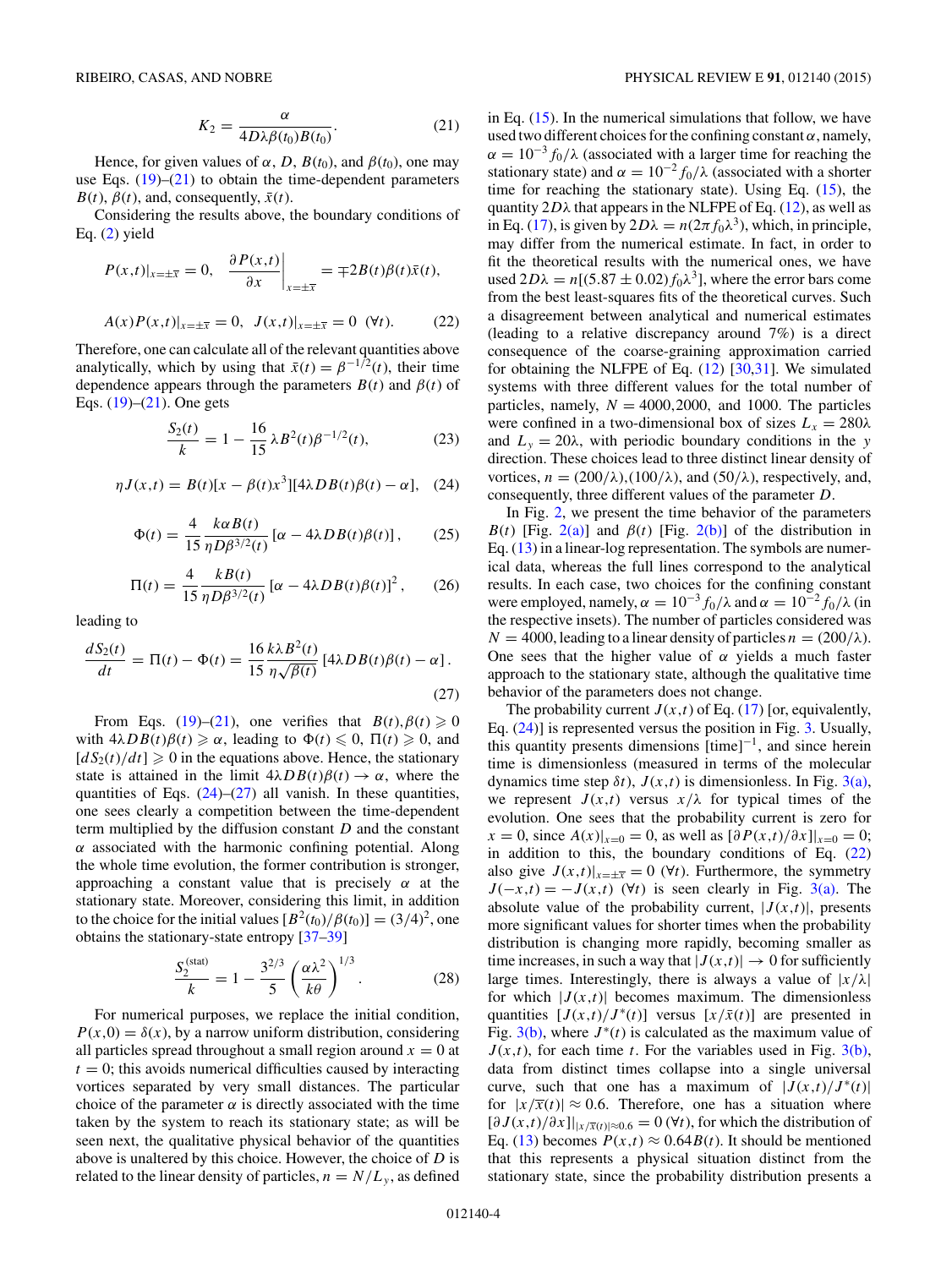<span id="page-4-0"></span>

FIG. 2. (Color online) The dimensionless time-dependent parameters (a)  $\lambda B(t)$  and (b)  $\lambda^2 \beta(t)$  of the distribution in Eq. [\(13\)](#page-1-0) are represented vs time. The symbols are numerical data, whereas the full lines correspond to the analytical results. In each case, two choices for the confining constant were employed, namely,  $\alpha = 10^{-3} f_0 / \lambda$  ( $\alpha = 10^{-2} f_0 / \lambda$  in the respective insets). The linear density of particles considered was  $n = (200/\lambda)$  [i.e.,  $D = 200\pi f_0\lambda$ ]. The time is dimensionless, measured in terms of the molecular dynamics time step  $\delta t$ .

time dependence. The results of Figs. 2 and 3 give evidence of the good agreement between data from the numerical simulations and the analytical results, derived from the NLFPE of Eq. [\(12\)](#page-1-0). They strongly support the close relation between the dynamics of the system of vortices studied herein and such a NLFPE; this will be reinforced throughout the following results.

In Fig. [4,](#page-5-0) we present the entropy production [Fig.  $4(a)$ ] and entropy flux [Fig.  $4(b)$ ] as a function of time. Three

different choices of the parameter *D* were considered by choosing conveniently the total number of vortices,  $N = 4000$ ,  $N = 2000$ , and  $N = 1000$ , corresponding to  $D = 200\pi f_0\lambda$ ,  $D = 100\pi f_0\lambda$ , and  $D = 50\pi f_0\lambda$ , respectively. From Fig. [4\(a\),](#page-5-0) one notices that  $\Pi(t) \geq 0(\forall t)$ , as expected, whereas the stationary state is reached (within our numerical accuracy) for  $[\Pi(t)/k] < 10^{-6}$ . Moreover, for two given values  $D_1 >$ *D*2, one sees that the quantities of Fig. [4](#page-5-0) are such that  $\Phi_1(t) \geq \Phi_2(t)$ , whereas  $\Pi_1(t) \leq \Pi_2(t)$  ( $\forall t$ ). In the present



FIG. 3. (Color online) (a) The dimensionless probability current  $J(x,t)$  [cf. Eq. [\(17\)](#page-2-0) or, equivalently, Eq. [\(24\)](#page-3-0)] is exhibited vs the position *x*  $(in units of  $\lambda$ ) for typical times of the evolution (shown as different symbols). The symbols are numerical data, whereas the full lines correspond$ to the analytical results. (b) The same quantity is presented in a conveniently scaled representation, where data from different times (shown as distinct symbols) collapse into a single universal curve; the full line stands for the analytical result. Both ordinate and abscissa are dimensionless quantities, and in the former,  $J^*(t)$  represents the maximum value of  $J(x,t)$  at time *t*, whereas in the latter,  $\bar{x}(t)$  depicts the compact support of the distribution, as described in the text. The results presented correspond to a confining constant  $\alpha = 10^{-3} f_0/\lambda$  and to a linear density of particles  $n = (200/\lambda)$ , i.e.,  $D = 200\pi f_0\lambda$ .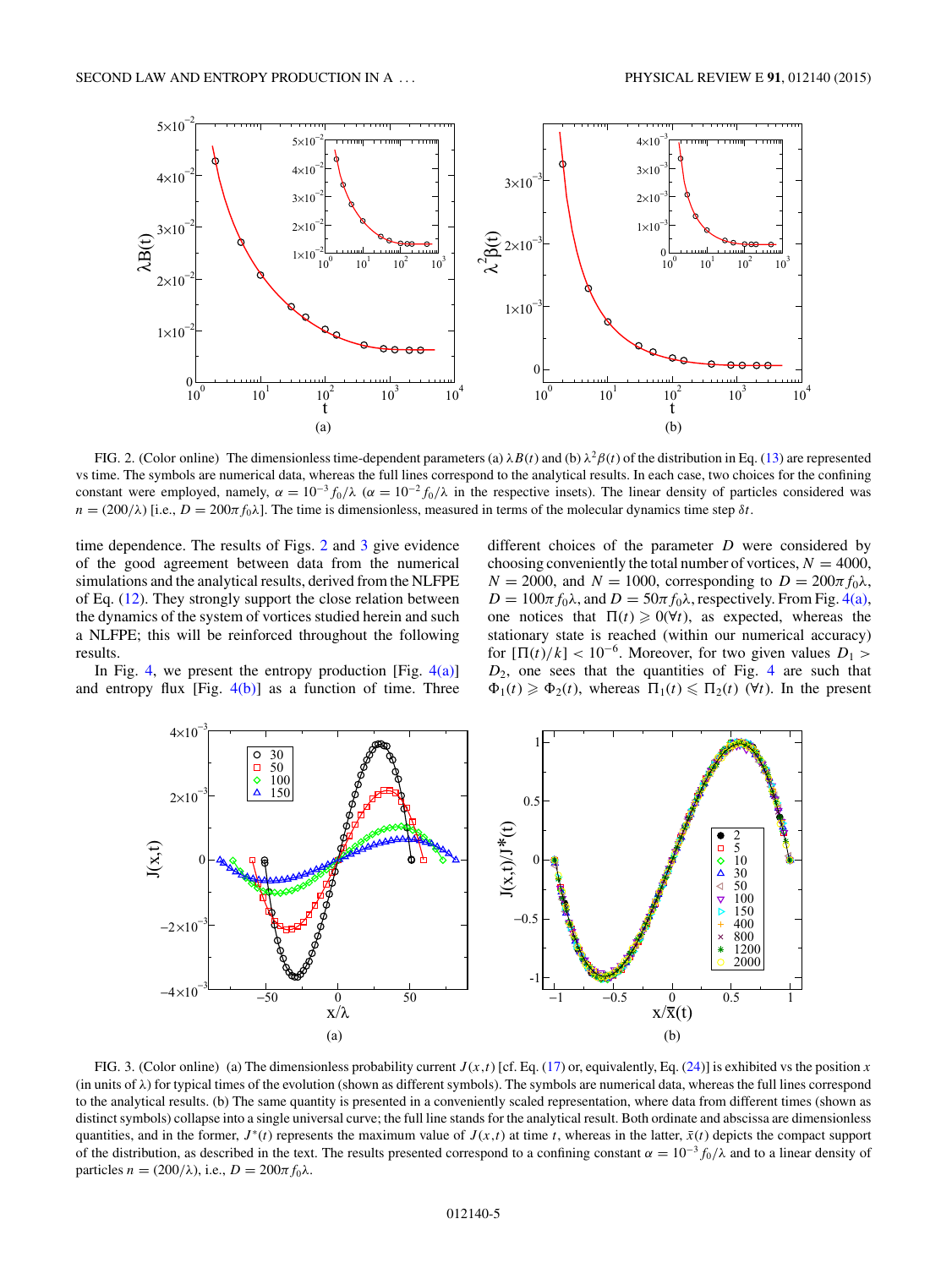<span id="page-5-0"></span>

FIG. 4. (Color online) The entropy production  $\Pi(t)$  and entropy flux  $\Phi(t)$ , defined in Eqs. [\(7\)](#page-1-0)–[\(9\)](#page-1-0) [see also Eqs. [\(25\)](#page-3-0) and [\(26\)](#page-3-0)], are presented vs time. The symbols are numerical data, whereas the full lines correspond to the analytical results. In each case, two choices for the confining constant were employed, namely,  $\alpha = 10^{-3} f_0/\lambda$  ( $\alpha = 10^{-2} f_0/\lambda$  in the respective insets). Three different values for the total number of vortices were chosen conveniently, leading to three distinct values of the parameter *D* [cf. Eq. [\(15\)](#page-2-0)], namely, *D* = 200*πf*0*λ*, *D* = 100*πf*0*λ*, and  $D = 50\pi f_0\lambda$ . The time is dimensionless, measured in terms of the molecular dynamics time step  $\delta t$ .

irreversible process, one has that  $\Phi(t) \leqslant 0$ , as discussed above and illustrated in Fig.  $4(b)$ ; consequently, in this case, Eq.  $(7)$ may be rewritten as

$$
\frac{dS_2(t)}{dt} = \Pi(t) + |\Phi(t)|,
$$
\n(29)

from which one concludes that the external force  $A(x)$  enlarges the time rate of the entropy, resulting from a flux of entropy towards the system. As mentioned before, the confining constant does not qualitatively affect the quantities presented in Fig. 4; one sees that the higher choice,  $\alpha = 10^{-2} f_0/\lambda$ (see insets), decreases the time for reaching the stationary state (typically by a factor of 10), but keeps a similar qualitative time behavior for both  $\Pi(t)$  and  $\Phi(t)$ .

The entropy time rate and entropy  $S_2(t)$  are represented versus time in Figs.  $5(a)$  and  $5(b)$ , respectively. Three different



FIG. 5. (Color online) The time rate of the entropy, as well as the entropy of Eq. [\(14\)](#page-1-0) [see also Eqs. [\(23\)](#page-3-0) and [\(27\)](#page-3-0)], are represented vs time. The symbols are numerical data, whereas the full lines correspond to the analytical results. In each case, two choices for the confining constant were employed, namely,  $\alpha = 10^{-3} f_0/\lambda$  ( $\alpha = 10^{-2} f_0/\lambda$  in the respective insets). Three different values for the total number of vortices were chosen conveniently, leading to  $D = 200\pi f_0\lambda$ ,  $D = 100\pi f_0\lambda$ , and  $D = 50\pi f_0\lambda$ . At the stationary state, these choices correspond to three distinct values of the effective temperature *θ* [cf. Eq. [\(15\)](#page-2-0)]. The increase of the total entropy with time, presented in (b), shows that the second law of thermodynamics applies also for the entropic form of Eq. [\(14\)](#page-1-0), within the present irreversible process. The time is dimensionless, measured in terms of the molecular dynamics time step *δt*.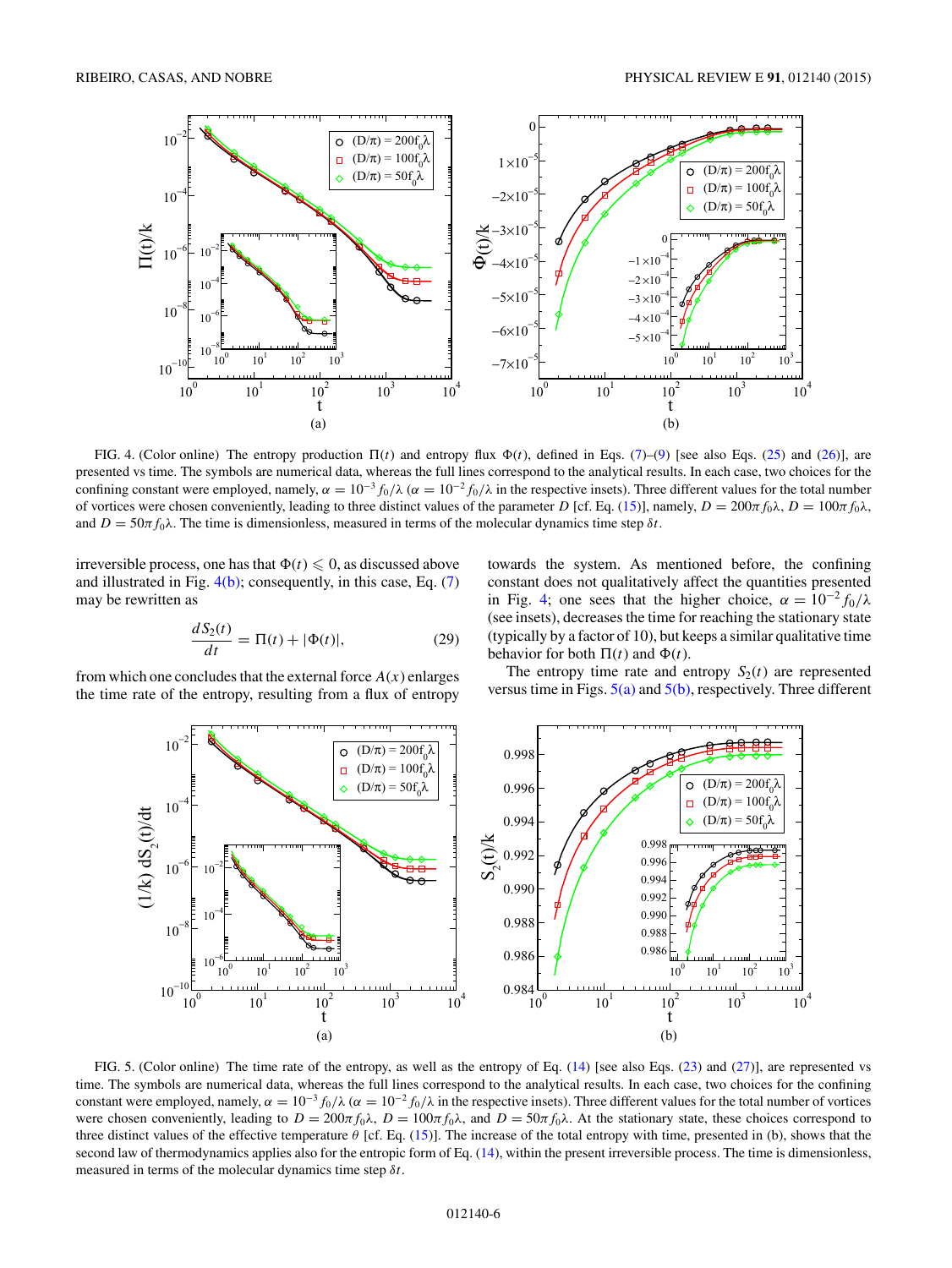<span id="page-6-0"></span>values for the total number of vortices were chosen conveniently and, at the stationary state, these choices correspond to three distinct values of the effective temperature *θ* [cf. Eq.  $(15)$ ]. Comparing Fig.  $5(a)$  with Figs.  $4(a)$  and  $4(b)$ , one notices that  $dS_2(t)/dt$  presents essentially the same qualitative behavior exhibited by  $\Pi(t)$ .

In standard thermodynamics, higher temperatures are associated with an increase of disorder, leading to higher values of entropy; a similar situation is found in the present problem, as shown in Fig.  $5(b)$ , where at the stationary state one defines an effective temperature according to Eq.  $(15)$ . In this figure, one observes an approach to the stationary-state entropy of Eq. [\(28\)](#page-3-0), which was obtained from the time-dependent behavior of Eq.  $(23)$  by considering the stationary-state limit and a particular choice for the relation involving the initial values  $B(t_0)$  and  $\beta(t_0)$ . In order to provide a good visualization of the time-dependent behavior, we had to choose parameters in the present process such that in the entropy of Eq. [\(28\)](#page-3-0),  $\alpha \lambda^2 \ll k\theta$ , leading to  $(S_2^{(\text{stat})}/k) \approx 1$ ; the time behavior of  $S_2(t)$  for a higher choice of  $\alpha$  is shown in the respective inset.

The most important conclusion that emerges from Fig. [5](#page-5-0) concerns the second law of thermodynamics, which appears as  $(dS_2(t)/dt) \ge 0$  [Fig. [5\(a\)\]](#page-5-0) or, more clearly, with the increase of  $S_2(t)$  with time [Fig.  $5(b)$ ]. Hence, the second law of thermodynamics is illustrated herein for an irreversible process in a physical system described by the entropic form of Eq. [\(14\)](#page-1-0), in which thermal effects were neglected. Moreover, as expected physically, for a fixed time *t* one sees that systems with higher values of *D* and, consequently, higher values of the effective temperature  $\theta$  at the stationary state present larger values of entropy.

### **IV. CONCLUSIONS**

General proofs of the *H* theorem have been achieved recently, in order to relate nonlinear Fokker-Planck equations

with generalized entropic forms. Within this framework, a model of superconducting vortices following an overdamped motion has been identified to a nonlinear Fokker-Planck equation and, consequently, to an entropic form  $S_2(t)$ , characteristic of nonextensive statistical mechanics [\[30,31\]](#page-7-0). In this work, we have considered an irreversible process for this system and, based on its associated nonlinear Fokker-Planck, we have studied the phenomenon of entropy production. The system is studied in a regime where thermal effects can be neglected, and so contributions from the Boltzmann-Gibbs entropy are disregarded. Both contributions of the entropy time rate  $[dS_2(t)/dt]$  were analyzed, namely, the entropy production and entropy flux from the system to its surroundings. Moreover, we have shown that the second law holds also within the present framework, through an increase of  $S_2(t)$  with time up to its stationary-state value, in spite of the absence of thermal noise. All analytical results have been compared with numerical data from molecular dynamics simulations carried for this process, and a good agreement between both has been shown.

The present results yield further evidence that interacting vortices under overdamped motion, which define a model currently used for describing type-II superconductors, is related to nonextensive statistical mechanics. In addition to the consistent thermodynamical framework developed for its stationary state in the absence of thermal noise, presented in Refs. [\[37–39\]](#page-7-0), we have shown herein that important timedependent behavior associated with  $S_2(t)$ , such as entropy production, entropy flux, as well as a manifestation of the second law, also hold for this system.

#### **ACKNOWLEDGMENTS**

We thank C. Tsallis and E. M. F. Curado for fruitful conversations. The partial financial support from CNPq and FAPERJ (Brazilian agencies) is acknowledged.

- [1] S. R. de Groot and P. Mazur, *Non-Equilibrium Thermodynamics* (Dover, New York, 1984).
- [2] L. E. Reichl, *A Modern Course in Statistical Physics*, 2nd ed. (Wiley, New York, 1998).
- [3] T. D. Frank,*Nonlinear Fokker-Planck Equations: Fundamentals and Applications* (Springer, Berlin, 2005).
- [4] M. Shiino, [J. Math. Phys.](http://dx.doi.org/10.1063/1.1367327) **[42](http://dx.doi.org/10.1063/1.1367327)**, [2540](http://dx.doi.org/10.1063/1.1367327) [\(2001\)](http://dx.doi.org/10.1063/1.1367327).
- [5] T. D. Frank and A. Daffertshofer, [Physica A](http://dx.doi.org/10.1016/S0378-4371(01)00146-7) **[295](http://dx.doi.org/10.1016/S0378-4371(01)00146-7)**, [455](http://dx.doi.org/10.1016/S0378-4371(01)00146-7) [\(2001\)](http://dx.doi.org/10.1016/S0378-4371(01)00146-7).
- [6] P. H. Chavanis, [Phys. Rev. E](http://dx.doi.org/10.1103/PhysRevE.68.036108) **[68](http://dx.doi.org/10.1103/PhysRevE.68.036108)**, [036108](http://dx.doi.org/10.1103/PhysRevE.68.036108) [\(2003\)](http://dx.doi.org/10.1103/PhysRevE.68.036108).
- [7] V. Schwämmle, F. D. Nobre, and E. M. F. Curado, *[Phys. Rev. E](http://dx.doi.org/10.1103/PhysRevE.76.041123)* **[76](http://dx.doi.org/10.1103/PhysRevE.76.041123)**, [041123](http://dx.doi.org/10.1103/PhysRevE.76.041123) [\(2007\)](http://dx.doi.org/10.1103/PhysRevE.76.041123).
- [8] V. Schwämmle, E. M. F. Curado, and F. D. Nobre, Eur. Phys. J. B **[58](http://dx.doi.org/10.1140/epjb/e2007-00217-1)**, [159](http://dx.doi.org/10.1140/epjb/e2007-00217-1) [\(2007\)](http://dx.doi.org/10.1140/epjb/e2007-00217-1).
- [9] V. Schwämmle, E. M. F. Curado, and F. D. Nobre, Eur. Phys. J. B **[70](http://dx.doi.org/10.1140/epjb/e2009-00172-9)**, [107](http://dx.doi.org/10.1140/epjb/e2009-00172-9) [\(2009\)](http://dx.doi.org/10.1140/epjb/e2009-00172-9).
- [10] M. S. Ribeiro, F. D. Nobre, and E. M. F. Curado, [Entropy](http://dx.doi.org/10.3390/e13111928) **[13](http://dx.doi.org/10.3390/e13111928)**, [1928](http://dx.doi.org/10.3390/e13111928) [\(2011\)](http://dx.doi.org/10.3390/e13111928).
- [11] J. P. Bouchaud and A. Georges, [Phys. Rep.](http://dx.doi.org/10.1016/0370-1573(90)90099-N) **[195](http://dx.doi.org/10.1016/0370-1573(90)90099-N)**, [127](http://dx.doi.org/10.1016/0370-1573(90)90099-N) [\(1990\)](http://dx.doi.org/10.1016/0370-1573(90)90099-N).
- [12] I. Prigogine, *Introduction of the Thermodynamics of Irreversible Processes* (Wiley, New York, 1967).
- [13] P. Glansdorff and I. Prigogine, *Thermodynamic Theory of Structure, Stability and Fluctuations* (Wiley, New York, 1971).
- [14] G. Nicolis and I. Prigogine, *Self-Organization in Nonequilibrium Systems* (Wiley, New York, 1977).
- [15] J. Schnakenberg, [Rev. Mod. Phys.](http://dx.doi.org/10.1103/RevModPhys.48.571) **[48](http://dx.doi.org/10.1103/RevModPhys.48.571)**, [571](http://dx.doi.org/10.1103/RevModPhys.48.571) [\(1976\)](http://dx.doi.org/10.1103/RevModPhys.48.571).
- [16] T. Tomé, [Braz. J. Phys.](http://dx.doi.org/10.1590/S0103-97332006000700029) **[36](http://dx.doi.org/10.1590/S0103-97332006000700029)**, [1285](http://dx.doi.org/10.1590/S0103-97332006000700029) [\(2006\)](http://dx.doi.org/10.1590/S0103-97332006000700029).
- [17] T. Tomé and M. J. de Oliveira, *[Phys. Rev. E](http://dx.doi.org/10.1103/PhysRevE.82.021120)* **[82](http://dx.doi.org/10.1103/PhysRevE.82.021120)**, [021120](http://dx.doi.org/10.1103/PhysRevE.82.021120) [\(2010\)](http://dx.doi.org/10.1103/PhysRevE.82.021120).
- [18] A. Compte and D. Jou, [J. Phys. A](http://dx.doi.org/10.1088/0305-4470/29/15/007) **[29](http://dx.doi.org/10.1088/0305-4470/29/15/007)**, [4321](http://dx.doi.org/10.1088/0305-4470/29/15/007) [\(1996\)](http://dx.doi.org/10.1088/0305-4470/29/15/007).
- [19] [K. H. Hoffmann, C. Essex, and C. Schulzky,](http://dx.doi.org/10.1515/jnet.1998.23.2.166) J. Non-Equilib. Thermodyn. **[23](http://dx.doi.org/10.1515/jnet.1998.23.2.166)**, [166](http://dx.doi.org/10.1515/jnet.1998.23.2.166) [\(1998\)](http://dx.doi.org/10.1515/jnet.1998.23.2.166).
- [20] [C. Essex, C. Schulzky, A. Franz, and K. H. Hoffmann,](http://dx.doi.org/10.1016/S0378-4371(00)00174-6) *Physica* A **[284](http://dx.doi.org/10.1016/S0378-4371(00)00174-6)**, [299](http://dx.doi.org/10.1016/S0378-4371(00)00174-6) [\(2000\)](http://dx.doi.org/10.1016/S0378-4371(00)00174-6).
- [21] G. A. Casas, F. D. Nobre, and E. M. F. Curado, [Phys. Rev. E](http://dx.doi.org/10.1103/PhysRevE.86.061136) **[86](http://dx.doi.org/10.1103/PhysRevE.86.061136)**, [061136](http://dx.doi.org/10.1103/PhysRevE.86.061136) [\(2012\)](http://dx.doi.org/10.1103/PhysRevE.86.061136).
- [22] G. A. Casas, F. D. Nobre, and E. M. F. Curado, [Phys. Rev. E](http://dx.doi.org/10.1103/PhysRevE.89.012114) **[89](http://dx.doi.org/10.1103/PhysRevE.89.012114)**, [012114](http://dx.doi.org/10.1103/PhysRevE.89.012114) [\(2014\)](http://dx.doi.org/10.1103/PhysRevE.89.012114).
- [23] C. P. Poole, Jr., H. A. Farach, and R. J. Creswick, *Superconductivity* (Academic, London, 1995).
- [24] C.-S. Lee, B. Jankó, I. Derényi, and A.-L. Barabási, Nature (London) **[400](http://dx.doi.org/10.1038/22485)**, [337](http://dx.doi.org/10.1038/22485) [\(1999\)](http://dx.doi.org/10.1038/22485).
- [25] I. Derényi, [Appl. Phys. A](http://dx.doi.org/10.1007/s003390201323) **[75](http://dx.doi.org/10.1007/s003390201323)**, [217](http://dx.doi.org/10.1007/s003390201323) [\(2002\)](http://dx.doi.org/10.1007/s003390201323).